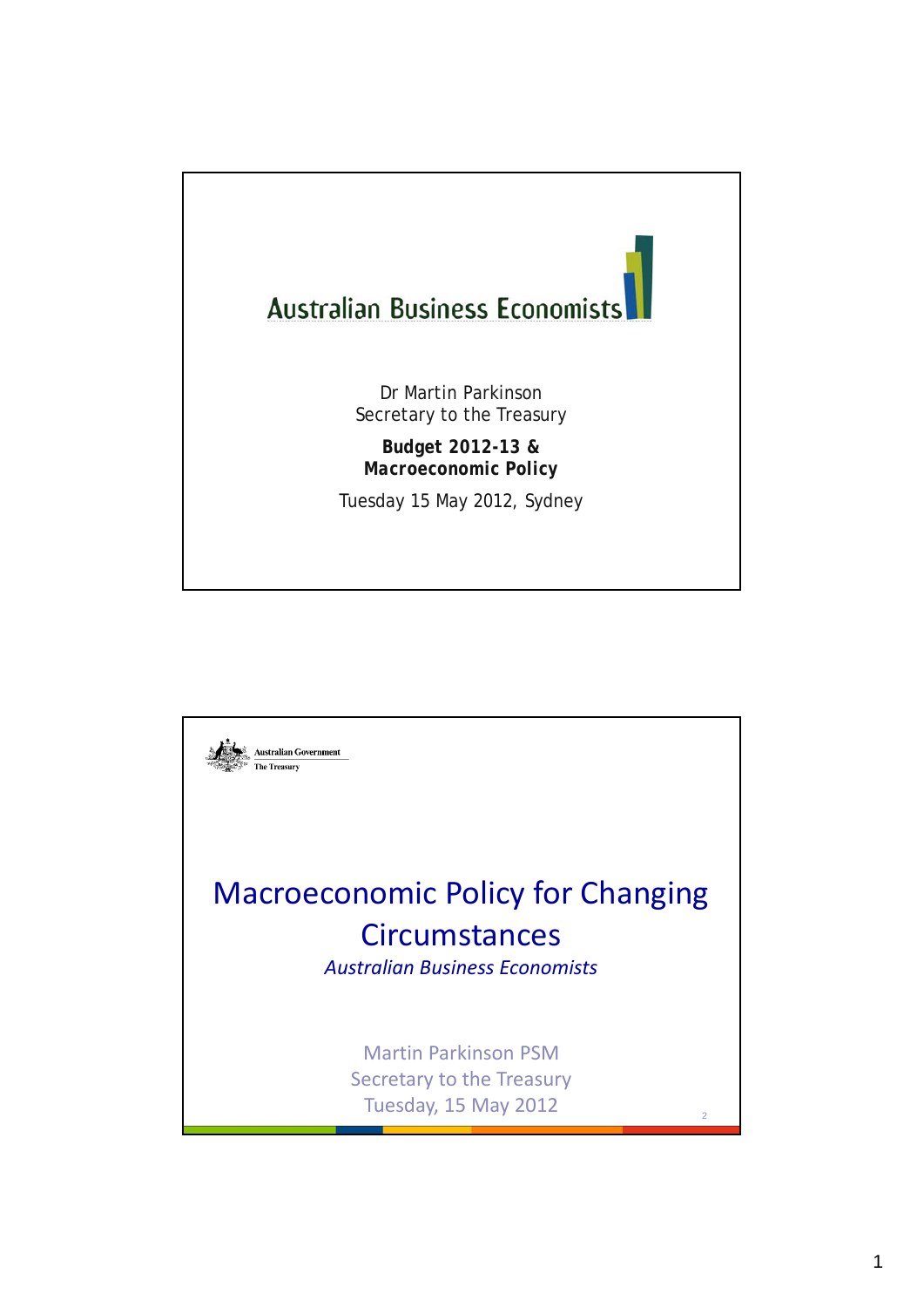

|                                                                                                                                                                                                                                                                                                                          | <b>Key economic forecasts</b> |         |                |                |                |                |
|--------------------------------------------------------------------------------------------------------------------------------------------------------------------------------------------------------------------------------------------------------------------------------------------------------------------------|-------------------------------|---------|----------------|----------------|----------------|----------------|
| Key aggregates(a)                                                                                                                                                                                                                                                                                                        | 2010-11                       |         | 2011-12        |                | 2012-13        |                |
|                                                                                                                                                                                                                                                                                                                          | 2011-12 Budget                | Outcome | 2011-12 Budget | 2012-13 Budget | 2011-12 Budget | 2012-13 Budget |
| Private Final Demand (b)                                                                                                                                                                                                                                                                                                 | 3                             | 3.3     | 6              | 6              | 6              | 5              |
| Public Final Demand (b)                                                                                                                                                                                                                                                                                                  | 31/2                          | 3.4     | 11/4           | 11/2           | $-11/4$        | $-1/2$         |
| <b>Exports</b>                                                                                                                                                                                                                                                                                                           | 4                             | 0.2     | 61/2           | $\overline{4}$ | 51/2           | 41/2           |
| Imports                                                                                                                                                                                                                                                                                                                  | 9                             | 10.4    | 101/2          | 121/2          | 81/2           | 71/2           |
| <b>Real GDP</b>                                                                                                                                                                                                                                                                                                          | 21/4                          | 2.0     | 4              | $\overline{3}$ | 33/4           | 31/4           |
| Nominal GDP                                                                                                                                                                                                                                                                                                              | 8                             | 8.3     | 61/4           | 51/2           | 53/4           | 5              |
| Employment                                                                                                                                                                                                                                                                                                               | 23/4                          | 2.2     | 13/4           | 1/2            | 13/4           | 11/4           |
| Unemployment                                                                                                                                                                                                                                                                                                             | 5                             | 4.9     | 43/4           | 51/4           | 41/2           | 51/2           |
| CPI                                                                                                                                                                                                                                                                                                                      | 31/4                          | 3.6     | 23/4           | 11/4           | 3              | 31/4           |
| (a) GDP, private final demand, public final demand, exports and imports are year-average grow th. Employment and CPI are through-the-year grow th to the June quarter.<br>The unemployment rate is the rate for the June quarter.<br>(b) Excluding second-hand asset sales from the public sector to the private sector. |                               |         |                |                |                |                |

Source: ABS Catalogue Numbers 5206.0, 6202.0, 6401.0 and Treasury.

Ŧ

4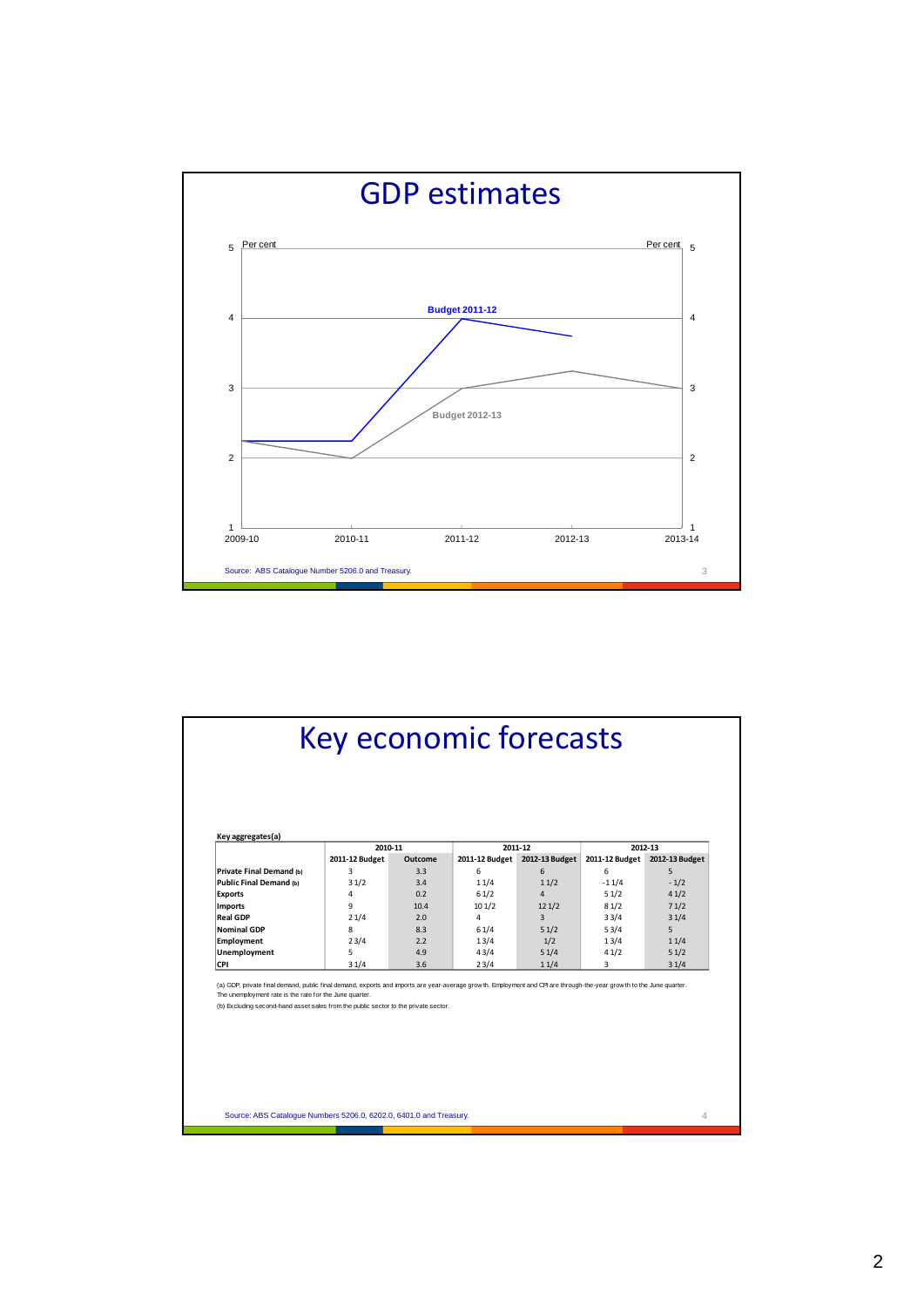

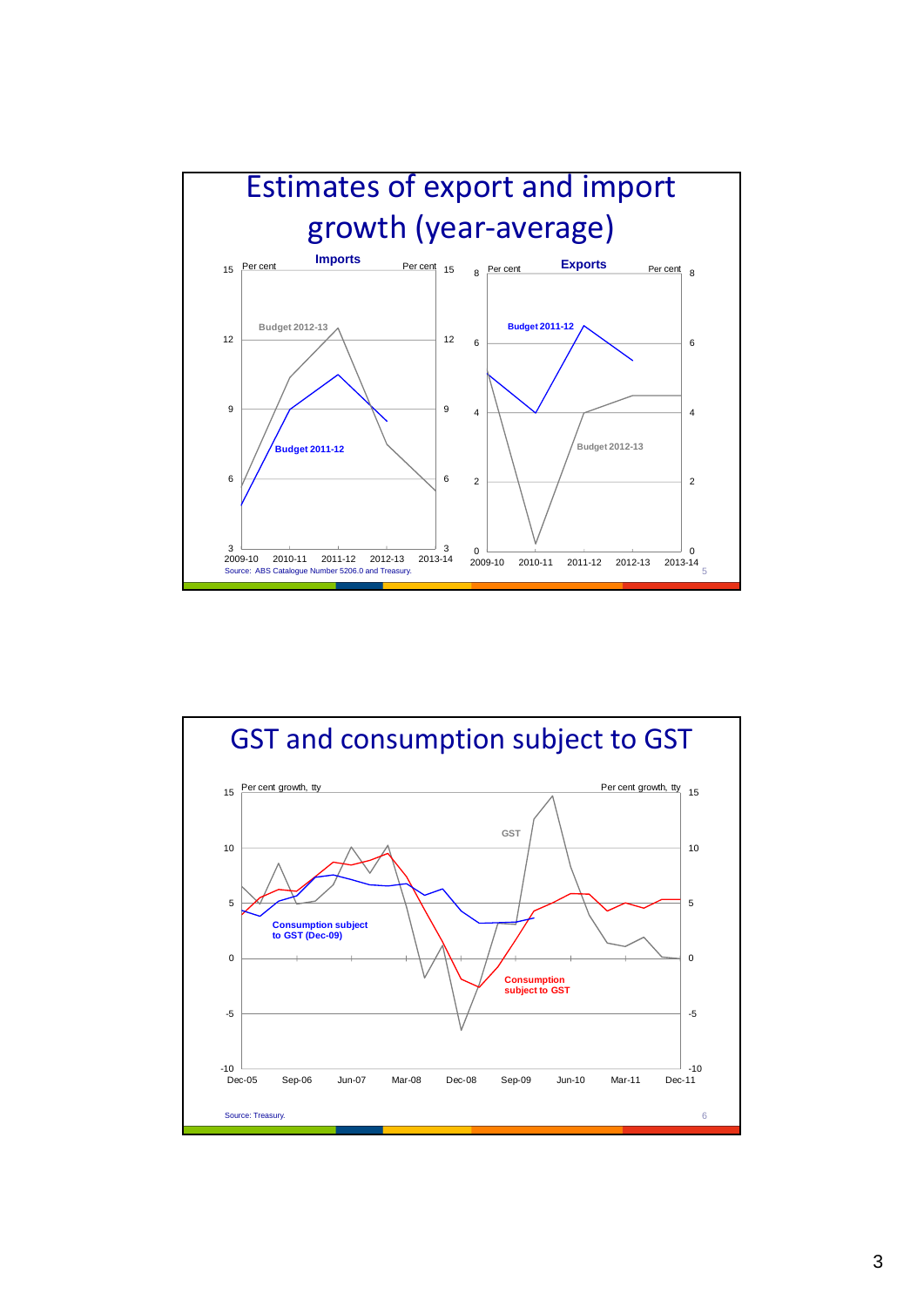

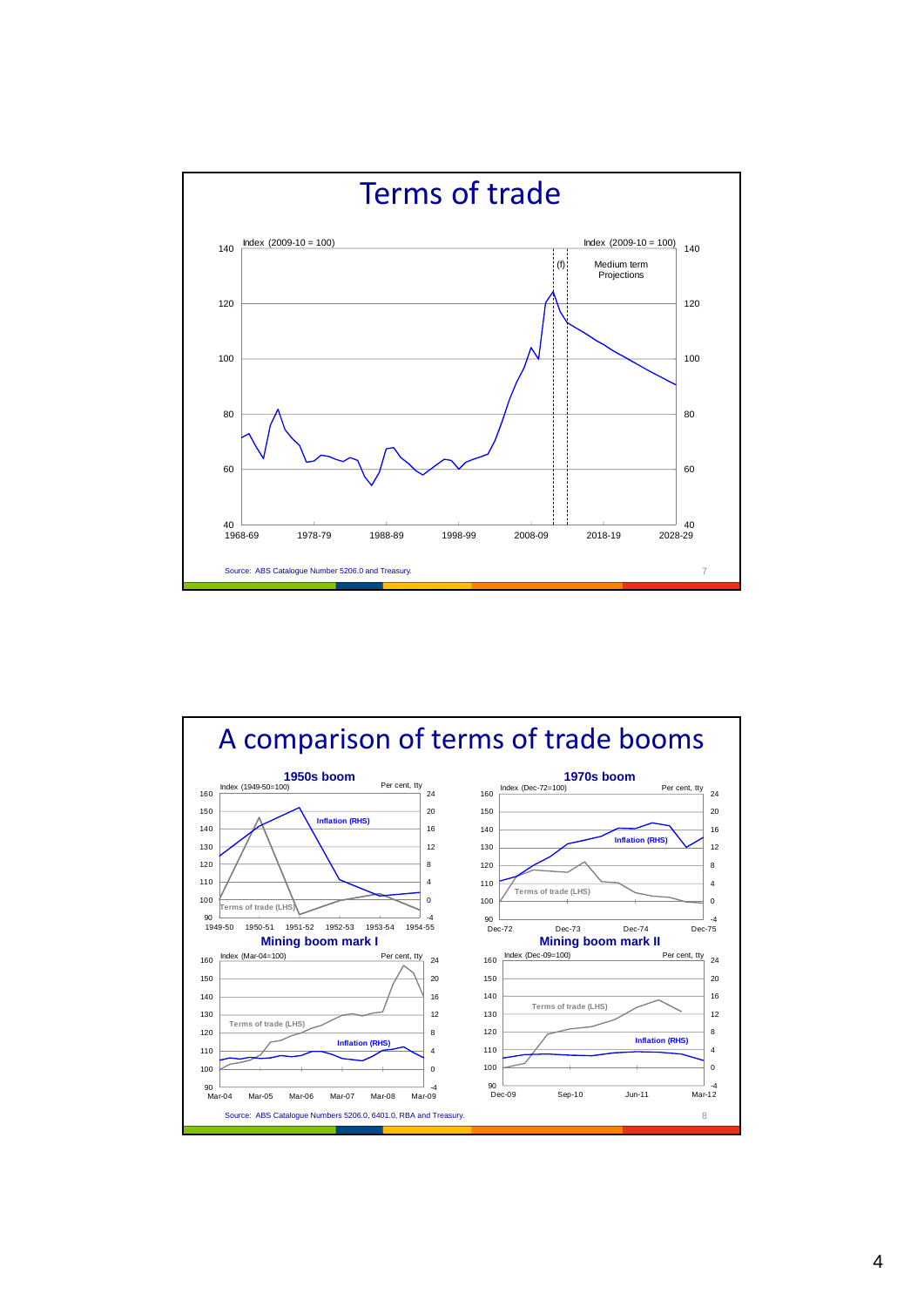